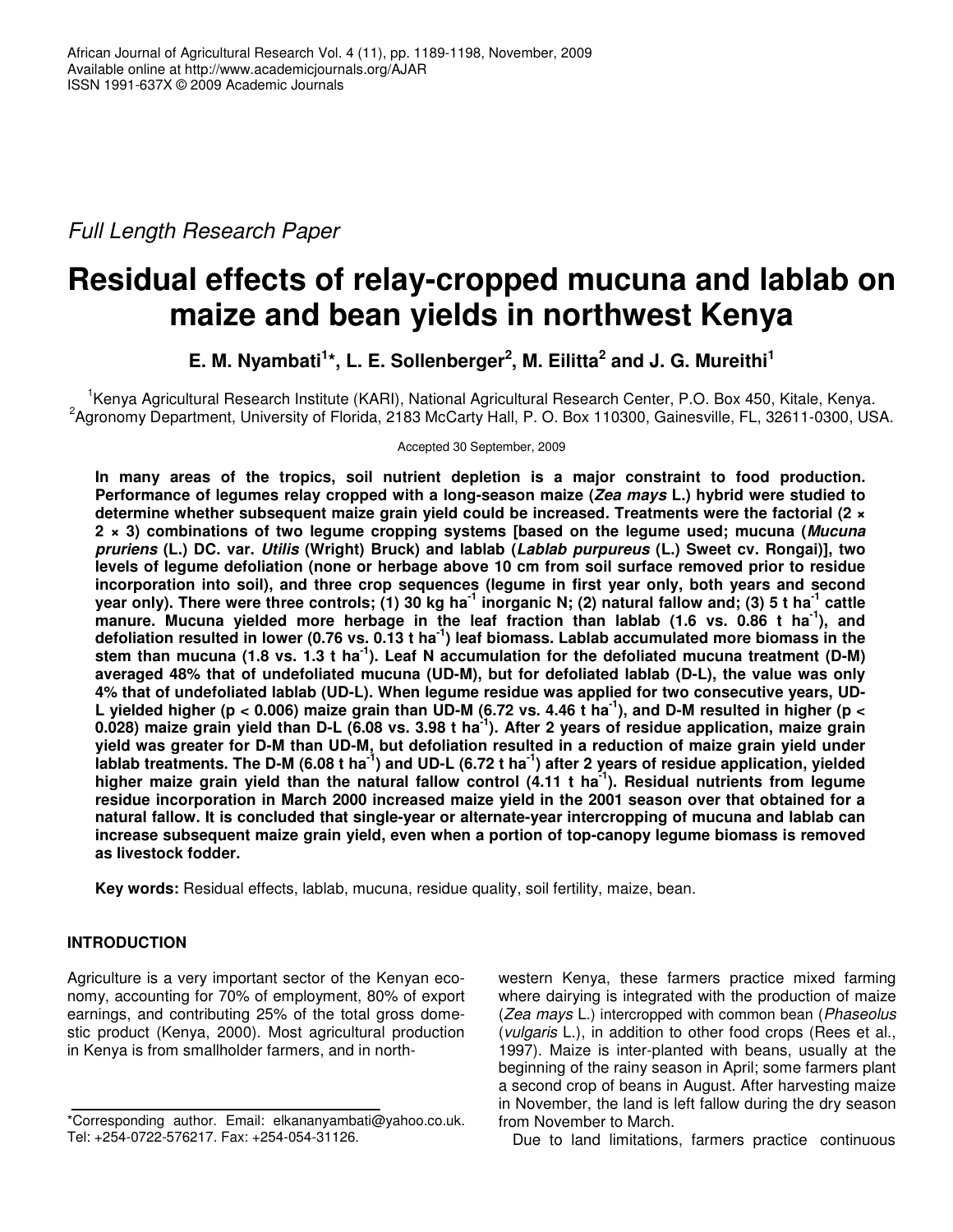cropping and grazing with little or no fertilizer application. This has lead to declining soil fertility and productivity of both crops and livestock (Nyambati, 1997; Rees et al., 1997). Although cycling of biomass through livestock and use of manure and urine to fertilize soil have been an important link between livestock and soil fertility (Powell and Valentine, 1998), the quantities of manure available on farm is usually not enough to replenish nutrients harvested in grain and crop residues (Williams et al., 1995). In addition, intercropping of the common bean with maize provides little or no N to concurrent or subsequent maize, as the majority of N fixed by bean is harvested in the grain (Giller et al., 1991, 1994; Amijee and Giller, 1998).

Intercropping of soil-improving legume green manures with cereal crops is a promising, low-cost, ecological means of improving soil fertility (Giller et al., 1997). *Mucuna pruriens* var. *Utilis* (L) DC (Wright) Burck (mucuna or velvet bean) and *Lablab purpureus* L. (Sweet) cv. Rongai (lablab or dolichos) are promising legume green manures that have been successfully intercropped with maize in different parts of the world. They have been shown to increase grain yields of subsequent maize crop compared to continuously grown maize (Ibewiro et al., 2000; Tian et al., 2000). Even incorporation of only the roots of mucuna or lablab had a positive effect on subsequent maize as compared to a control where no residue was applied (Ibewiro et al., 1998).

One reason for the success of mucuna and lablab is that they have shown a greater competitive ability than many herbaceous forage and grain legumes under the shade of long-season maize cultivars when planted after maize (Maasdorp and Titterton, 1997). Although information on the contribution of whole-plant biomass incorporation on subsequent maize yields is available, information on the contribution of roots or roots plus stem stubble, after removing some shoot biomass for livestock feed, is still limited. The objectives of this research were to; (1) determine the effect of number of years of legume residue incorporation on soil fertility as measured through a subsequent test maize-bean intercrop; (2) determine the extent to which harvesting top-growth of legumes for fodder reduces the impact of legume intercrop use on subsequent maize and bean yields and; (3) evaluate the long-term residual effects of residue application.

## **MATERIALS AND METHODS**

## **Experimental site**

The research was conducted from 1999 to 2001 at the National Agricultural Research Center (NARC) at Kitale in northwestern Kenya (1° 01'N and 35° 00'E; 1860 m). The center is in the agroecological zone Upper Midlands 4, as described by Jaetzold and Schmidt (1983). The experimental site was a field that has been under continuous cultivation of maize for at least the last 10 years. The soils are classified as humic ferrolsols based on FAO/UNESCO system (FAO - UNESCO, 1994) equivalent to kandiudalfic eutaudox in the USDA soil taxonomy system (Soil Survey Staff, 1994). The

top soil (0 - 20 cm) had the following properties; pH  $(1:2.5 H<sub>2</sub>O)$  5.4; organic C, 14.2 g  $kg^{-1}$ ; total N, 1.3 g  $kg^{-1}$ ; extractable P (modified Olsen), 9.7 mg  $kg^{-1}$ ; and its clay loam with 39% clay, 41% sand, and 20% silt. Both N and P are limiting for crop growth (Smaling et al., 1997). Rainfall is distributed in one growing season with an annual total (30-year average) of 1143 mm. The growing season is from mid-March to mid-November, and the dry season is from December to March.

#### **Experimental treatments and layout**

There were 15 treatments, including three controls, replicated three times in a randomized complete block design. Twelve treatments originated from a 2  $\times$  3  $\times$  2 factorial that included two legume cropping systems, three crop sequences (number of years of residue application), and two legume defoliation treatments. The two legume cropping systems were; (1) maize + bean (both planted in April) + mucuna (planted in August) and; (2) maize + bean (both planted in April) + lablab (planted in August). The three crop sequences were defined based on whether the legume was planted in the first production cycle only (1999/2000), in the second production cycle only (2000/2001), or in both the first and second cycles (Table 1). Plots planted to mucuna or lablab only in the first production cycle, were planted to the maize-common bean intercrop in cycle 2. Plots planted to mucuna or lablab in cycle 2 only were planted to maize-common bean intercrop in cycle 1. The two legume defoliation treatments were; (1) herbage above 10 cm removed at season end and; (2) undefoliated. The three control treatments were; (1) inorganic N fertilizer (30 kg N ha<sup>-1</sup>); (2) no N fertilization and; (3) 5 t ha<sup>-1</sup> cattle manure (supplying approximately 65 kg N and 18 kg P ha<sup>-1</sup>). No inorganic N was applied to any plots other than the inorganic control. At maize planting, 13 kg P ha<sup>-1</sup> was applied to all plots, except the cattle manure treatment. In the third production cycle of the experiment (2001 growing season), all plots were planted to a maize-bean intercrop.

Experimental plots were 4.5 by 6 m with a 1 m border on all sides. The experiment was planted at the beginning of the rainy season in April 1999. The maize was planted at an inter- and intrarow spacing of  $75 \times 30$  cm, respectively, using two hybrid 614D maize seeds per hill. The maize seedlings were thinned to one plant per hill 4 weeks after planting (WAP) to give a plant population of 44,440 plants ha<sup>-1</sup>. An improved bean cultivar (GLP2; Rose coco), commonly planted by farmers in the region, was used. The common bean was planted simultaneously with maize at the onset of rains in April. Before planting the legume intercrop (after harvesting the first crop of beans), the maize was weeded and all leaves below the ear were removed to minimize shading. The common bean, mucuna, and lablab were planted in between the maize rows at an intra-row spacing of 30 cm using three seeds per hill, which were thinned to two plants per hill 4 WAP. All the plots were hand weeded twice before harvesting the first crop of beans. The plots were manually weeded once after the August planting of legumes. Stalk borer (*Chilo* spp.), a common pest of maize, was controlled by application of Beta-cyfluthrin (Bulldock), a synthetic pyrethroid insecticide in granular form into the whorl of each plant, at the rate of 7 kg ha $^{-1}$  at 4 and 8 weeks after germination.

#### **Herbage yield and chemical composition**

The production of legume residue biomass was assessed in terms of litter fall, above-ground biomass (leaf and stem), and root mass from two 0.5 m<sup>2</sup> quadrats per plot at 30 WAP (mid-March). To measure root mass, soil from the  $0.5 \text{-} m^2$  areas was removed to a depth of 20 cm. All visible roots were separated from the soil, washed with water on top of a 0.5-mm sieve to remove the remaining soil, and rinsed with distilled water. The samples of shoots and roots were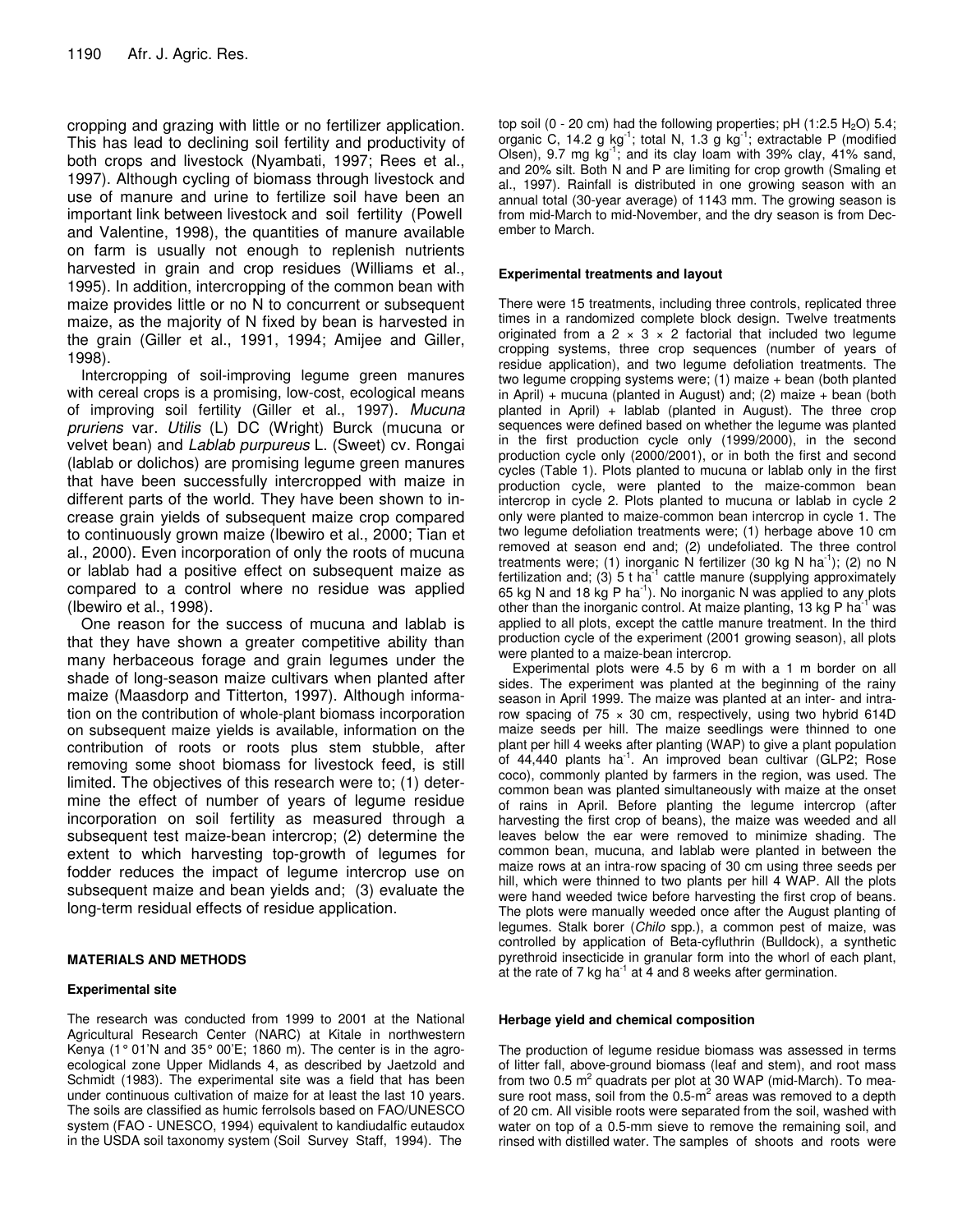| 1999                         |                                 | 2000                   | 2001                     |                        |
|------------------------------|---------------------------------|------------------------|--------------------------|------------------------|
| Cropping system <sup>T</sup> | Legume defoliation <sup>#</sup> | <b>Cropping system</b> | Legume defoliation       | <b>Cropping system</b> |
| Z/B/M                        | No                              | Z/B/M                  | No                       | Z/B                    |
| Z/B/M                        | Yes                             | Z/B/M                  | Yes                      | Z/B                    |
| Z/B/B                        | $\overline{\phantom{a}}$        | Z/B/M                  | No                       | Z/B                    |
| Z/B/B                        | $\overline{\phantom{a}}$        | Z/B/M                  | Yes                      | Z/B                    |
| Z/B/M                        | No                              | Z                      | $\overline{\phantom{a}}$ | Z/B                    |
| Z/B/M                        | Yes                             | Z                      | -                        | Z/B                    |
| Z/B/L                        | No                              | Z/B/L                  | No                       | Z/B                    |
| Z/B/L                        | Yes                             | Z/B/L                  | Yes                      | Z/B                    |
| Z/B/B                        | $\overline{\phantom{a}}$        | Z/B/L                  | No                       | Z/B                    |
| Z/B/B                        | $\overline{\phantom{a}}$        | Z/B/L                  | Yes                      | Z/B                    |
| Z/B/L                        | No                              | Z                      | -                        | Z/B                    |
| Z/B/L                        | Yes                             | Z                      | ۰                        | Z/B                    |
| $Z/B/B$ (IN) <sup>§</sup>    | $\overline{\phantom{a}}$        | $Z/B/B$ (IN)           | -                        | Z/B                    |
| $Z/B/B$ (No IN) <sup>§</sup> | $\overline{\phantom{a}}$        | $Z/B/B$ (No IN)        | -                        | Z/B                    |
| $Z/B/B$ (CM) <sup>§</sup>    | $\overline{\phantom{a}}$        | $Z/B/B$ (CM)           | ٠                        | Z/B                    |

**Table 1.** Outline of treatment arrangement showing crop combinations, cropping system sequences, and legume defoliation regime.

 $^\dagger$  Crops are represented as Z = maize, B = common bean, M = mucuna, and L = lablab;  $^\ddagger$  Defoliation regime indicated as no = no defoliation occurring and yes = mucuna or lablab herbage above 10 cm removed at season end as fodder, and a dash (-) indicates absence of forage legume; § Control treatments abbreviated as maize and beans IN = Inorganic N fertilized, No IN = No inorganic N applied, and CM = cattle manure applied.

oven dried at 60°C for 48 h, weighed, and grounded for the determination of N concentration. Nitrogen concentration of the plant samples was determined using the Kjeldahl digestion with concentrated sulphuric acid followed by calorimetric determination of N (Anderson and Ingram, 1993). Nitrogen accumulated in the harvested biomass and litter fall was calculated by multiplying biomass N concentration by quantity.

#### **Grain and stover/straw dry matter yield of maize and beans**

The common bean was harvested at the end of July (all treatments) and the maize was harvested in mid-November. Maize grain yield at 135 g kg<sup>-1</sup> moisture concentration and stover dry matter (DM) yield were recorded. Common bean grain and straw DM yields were also measured from the same sampling unit. The comparison of 1 year versus two consecutive years of residue application was made using 2001 maize (November) and bean (August) data from plots where legume residue was incorporated only in the second production cycle (2000/2001) and plots where legume residue was incorporated in both cycles (1999/2000 and 2000/2001). The longterm residual effects of residue application on common bean and maize yields were evaluated using 2001 maize (November) and bean (August) data from plots where legume residue was incurporated in March 2000 (1999/2000 production cycle), but not March 2001 (2000/2001 cycle).

#### **Statistical analyses**

To assess the effect of legume cropping system, defoliation regime, and cropping sequence (number of years of residue application), and their interactions on biomass yield, legume N concentration and accumulation, the above and below-ground legume fraction data were analyzed using the general linear model procedure of SAS (SAS, 2001). The maize and bean data were also analyzed

using the same procedure. Single degree of freedom contrasts were used to compare controls with green manure treatments. Treatments were considered differently at  $p \le 0.10$ .

## **RESULTS AND DISCUSSION**

## **Effect of one versus two years of consecutive residue application**

## *Legume biomass*

The three-way interaction of legume  $\times$  defoliation  $\times$ cropping sequence was significant ( $p = 0.062$ ) for leaf mass (Table 2). Undefoliated mucuna had a higher leaf mass than lablab on the one-year residue plots ( $p =$ 0.002) and tended to have more  $(p = 0.105)$  on the twoyear residue plots. Defoliated mucuna had a higher ( $p <$ 0.001) leaf mass than D-L in both sequences. Defoliation reduced ( $p < 0.01$ ) leaf mass of both legumes in both one- and two-year residue plots.

The interaction of legume, defoliation regime, and cropping sequence on stem herbage mass was also significant  $(P = 0.018)$ . Stem mass of UD-L was higher ( $p = 0.003$ ) than UD-M on the two-year residue plots but not ( $p =$ 0.551) on the one-year residue plots (Table 2). Stem mass of D-M was higher ( $p = 0.012$ ) than D-L on the two-year residue plots and tended to be higher ( $p = 0.140$ ) on the one-year residue plots. Thus, unlike leaf mass, which was consistently greater for mucuna, stem mass tended to favor lablab for undefoliated plots and mucuna for defoliated plots. Defoliation of mucuna reduced ( $p = 0.003$ )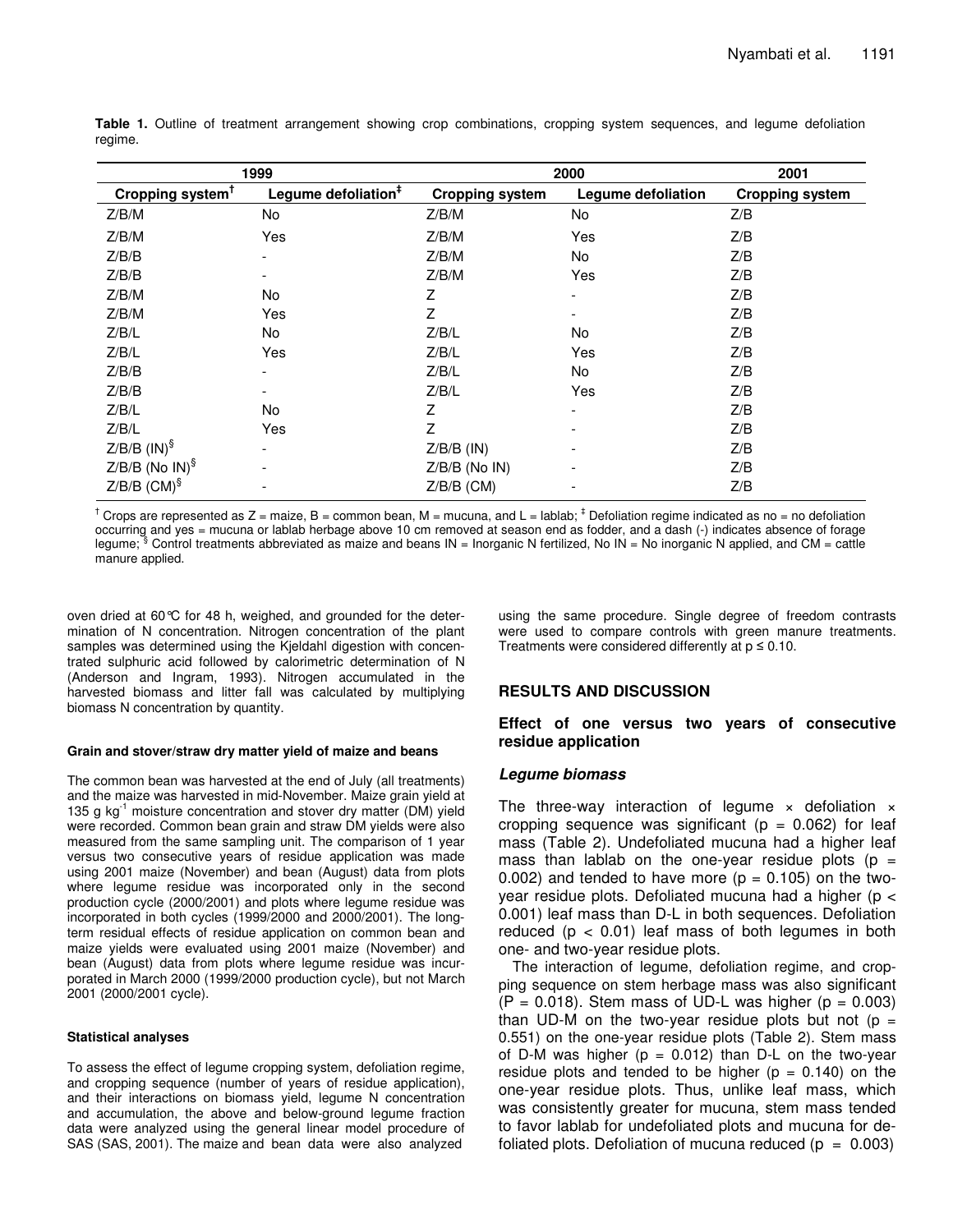|                        | Leaf                 | <b>Stem</b> | Litter  | <b>Roots</b> | <b>Total legume residue</b> |  |
|------------------------|----------------------|-------------|---------|--------------|-----------------------------|--|
| <b>Treatments</b>      | $t$ ha <sup>-1</sup> |             |         |              |                             |  |
| 1 year legume          |                      |             |         |              |                             |  |
| $UD-M^{\dagger}$       | 1.69                 | 1.52        | 1.53    | 0.27         | 5.01                        |  |
| D-M                    | 0.73                 | 0.88        | 1.33    | 0.27         | 3.21                        |  |
| UD-L                   | 0.76                 | 1.74        | 0.20    | 0.30         | 2.89                        |  |
| D-L                    | 0.13                 | 0.68        | 0.21    | 0.25         | 1.15                        |  |
|                        |                      |             |         |              |                             |  |
| 2 years legume         |                      |             |         |              |                             |  |
| UD-M                   | 1.41                 | 1.17        | 1.99    | 0.24         | 4.81                        |  |
| D-M                    | 0.78                 | 1.41        | 2.23    | 0.32         | 4.74                        |  |
| UD-L                   | 0.96                 | 1.94        | 0.06    | 0.34         | 3.31                        |  |
| D-L                    | 0.12                 | 0.57        | 0.15    | 0.22         | 0.96                        |  |
|                        |                      |             |         |              |                             |  |
| <b>Effects</b>         |                      |             |         | P values     |                             |  |
| Legume (L)             | < 0.001              | 0.919       | < 0.001 | 0.898        | < 0.001                     |  |
| Defoliation regime (D) | < 0.001              | < 0.001     | 0.897   | 0.525        | < 0.001                     |  |
| $L \times D$           | 0.669                | < 0.001     | 0.961   | 0.131        | 0.095                       |  |
| Cropping sequence (CS) | 0.900                | 0.552       | 0.331   | 0.898        | 0.233                       |  |
| $L \times CS$          | 0.128                | 0.850       | 0.197   | 0.898        | 0.388                       |  |
| $D \times CS$          | 0.669                | 0.227       | 0.657   | 0.898        | 0.382                       |  |
| $L \times D \times CS$ | 0.062                | 0.018       | 0.763   | 0.335        | 0.081                       |  |
| <b>SE</b>              | 0.11                 | 0.11        | 0.15    | 0.02         | 0.33                        |  |

**Table 2.** Effects of cropping sequence (1 year versus 2 consecutive years of legume), legume species, and defoliation on residue biomass of mucuna and lablab relay cropped in maize during the 2000/2001 season.

 $\dagger$  UD-M = Undefoliated mucuna; D-M = defoliated mucuna; UD-L = undefoliated lablab; D-L = defoliated lablab.

stem mass on the one-year residue plots but not ( $p =$ 0.267) on the two-year residue plots; however, defoliation of lablab reduced stem mass in both one-  $(p = 0.036)$  and two- (p < 0.001) year residue plots.

In agreement with the literature (Van Noordwijk and Purnomisidi, 1992) mucuna had a greater litter biomass than lablab ( $p < 0.001$ ; Table 2). Root mass was not affected by treatments, but lablab root comprised a higher percentage of total biomass (10%) than mucuna (5%), in agreement with Tian and Kang (1998).

The three-way interaction of legume by defoliation by cropping sequence for total residue mass was significant  $(p = 0.081)$ . Undefoliated mucuna had a higher  $(p = 1.081)$ 0.058) total residue mass than UD-L on the one-year plots and tended to yield more  $(p = 0.103)$  on the twoyear plots. Defoliated mucuna had a higher residue mass than D-L on both the one-  $(p = 0.011)$  and two-  $(p <$ 0.001) year residue plots. Defoliation of mucuna decreased ( $p = 0.073$ ) residue mass on one-year residue plots, but did not ( $p = 0.918$ ) affect residue mass on twoyear plots. Defoliation of lablab decreased residue mass on both one-  $(p = 0.033)$  and two-  $(p = 0.004)$  year plots.

Generally mucuna total residue biomass was greater than for lablab, and defoliation reduced residue mass, except for D-M on the two-year residue plots which yield-

ed as much as UD-M. The generally higher residue biomass for mucuna vs. lablab plots was due to the greater leaf and litter biomass for mucuna treatments.

The greater amounts of mucuna biomass suggest that it was more adapted to growth under shading by maize and to the dry conditions following maize harvest than lablab. Legume biomass under the intercrop were in the lower end of the range reported by Wortmann et al. (2000) from the highlands of East Africa when mucuna and lablab were grown in rotation with maize.

# *Legume N concentration*

Legume and defoliation regime effects on leaf N concentration were significant (Table 3). Undefoliated legumes contained higher ( $p = 0.036$ ) leaf N than defoliated treatments. Lablab leaf N concentration was greater  $(P =$ 0.003) than for mucuna.

Stem N concentration was affected by both legume (p < 0.001) and the interaction of defoliation regime  $\times$ cropping sequence  $(p = 0.049)$ . Mucuna stem had a higher N concentration than lablab ( $p < 0.001$ ). Defoliation × sequence interaction effects occurred because defoliation tended to reduced stem N concentration on the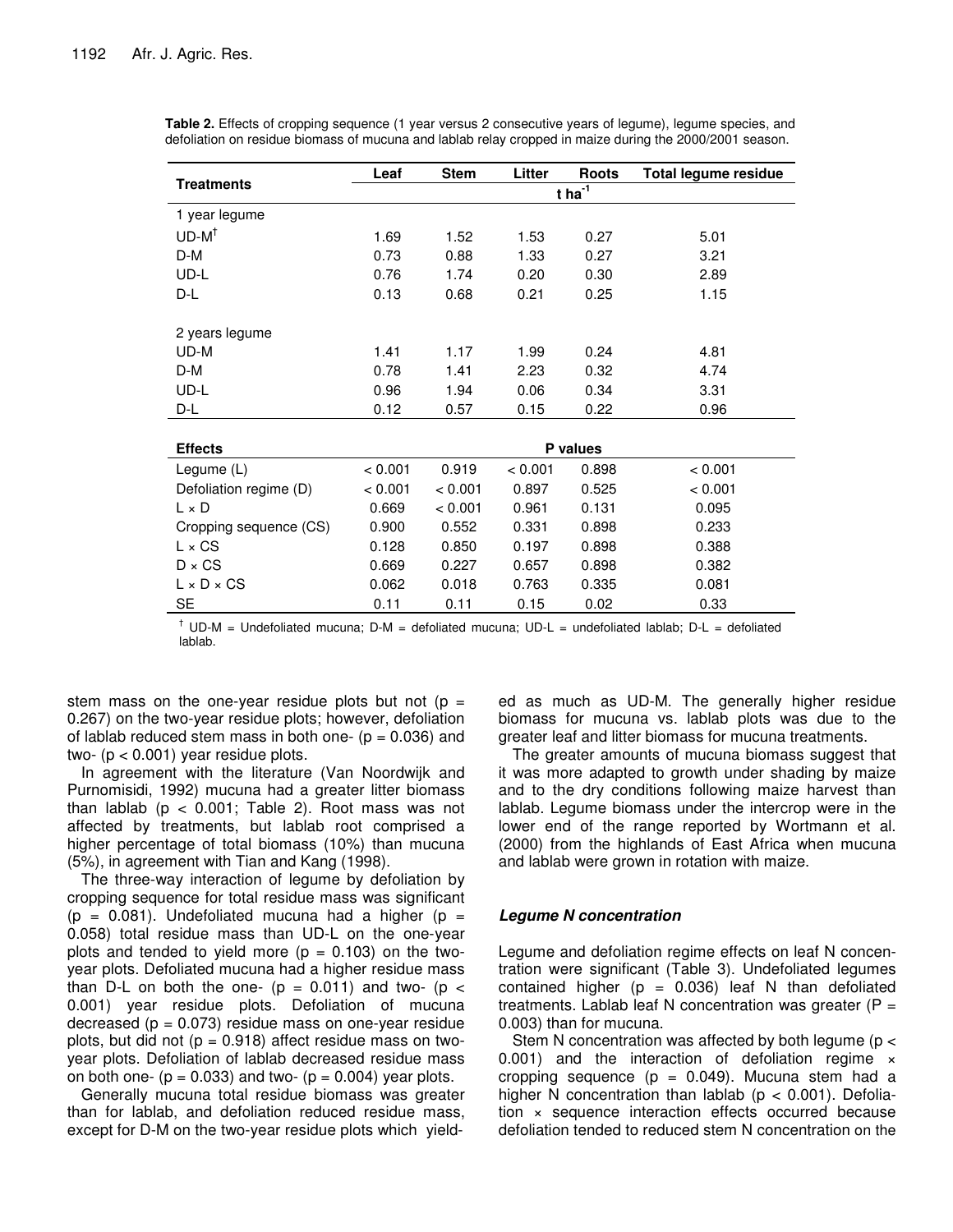|                            | Leaf        | <b>Stem</b> | Litter | <b>Roots</b> | <b>Total legume residue</b> |  |
|----------------------------|-------------|-------------|--------|--------------|-----------------------------|--|
| <b>Treatments</b>          | $g kg^{-1}$ |             |        |              |                             |  |
| 1 year legume              |             |             |        |              |                             |  |
| $UD-M^{\dagger}$           | 36.8        | 18.9        | 8.0    | 17.5         | 21.8                        |  |
| D-M                        | 35.7        | 17.4        | 8.1    | 18.4         | 18.9                        |  |
| UD-L                       | 43.2        | 15.0        | 13.0   | 13.7         | 22.6                        |  |
| D-L                        | 39.1        | 11.0        | 15.4   | 12.4         | 15.4                        |  |
| 2 years legume             |             |             |        |              |                             |  |
| UD-M                       | 34.8        | 17.7        | 8.0    | 16.7         | 19.1                        |  |
| D-M                        | 33.7        | 17.3        | 7.8    | 15.6         | 15.4                        |  |
| UD-L                       | 45.4        | 13.0        | 15.1   | 13.2         | 22.3                        |  |
| D-L                        | 36.9        | 12.8        | 12.6   | 11.2         | 13.4                        |  |
|                            |             |             |        |              |                             |  |
| P values<br><b>Effects</b> |             |             |        |              |                             |  |
| Legume (L)                 | 0.003       | < 0.001     | 0.003  | < 0.001      | 0.823                       |  |
| Defoliation regime (D)     | 0.036       | 0.018       | 0.964  | 0.104        | 0.008                       |  |
| $L \times D$               | 0.114       | 0.328       | 0.990  | 0.146        | 0.203                       |  |
| Cropping sequence (CS)     | 0.520       | 0.586       | 0.904  | 0.021        | 0.235                       |  |
| $L \times CS$              | 0.560       | 0.618       | 0.983  | 0.304        | 0.335                       |  |
| $D \times CS$              | 0.577       | 0.049       | 0.399  | 0.191        | 0.717                       |  |
| $L \times D \times CS$     | 0.557       | 0.263       | 0.441  | 0.578        | 0.894                       |  |
| SE                         | 1.10        | 0.63        | 0.74   | 0.54         | 0.93                        |  |

**Table 3.** Effects of cropping sequence (1 year versus 2 consecutive years of legume), legume species, and defoliation on residue N concentration of mucuna and lablab relay cropped in maize.

 $<sup>†</sup>$  UD-M = Undefoliated mucuna; D-M = Defoliated mucuna; UD-L = Undefoliated lablab; D-L = Defoliated</sup> lablab.

one-year residue plots ( $p = 0.118$ ), but there was no effect  $(P = 0.870)$  on the two-year plots.

Mucuna litter contained lower ( $p < 0.003$ ) N concentration than lablab, due likely to the greater initial N concentration in lablab leaf. Lower N concentration in the litter fraction than in the leaf was likely due to nutrient resorption during senescence when leaf proteins and other nitrogenous compounds are hydrolyzed and the products are transported into perennial tissues before leaf fall (Norby and Contrufo, 1998). Nitrogen concentration in mucuna roots was higher ( $p < 0.001$ ) than in lablab concurring with Tian and Kang (1998). The N concentration in the total legume residue was not affected by legume ( $p = 0.823$ ) and cropping sequence ( $p = 0.235$ ), but defoliation reduced ( $p = 0.008$ ) N concentration in the residue.

# *Legume N content*

The three-way interaction of legume  $\times$  defoliation  $\times$ cropping sequence for leaf N content (kg N ha<sup>-1</sup>) was significant ( $p = 0.045$ ) (Table 4). By virtue of greater leaf mass, undefoliated mucuna had greater ( $p = 0.003$ ) N content in the leaf fraction than UD-L on one-year plots,

but there was no difference ( $p = 0.628$ ) on two-year plots. Defoliated mucuna had a greater ( $p = 0.03$ ) leaf N content than D-L on both the one- and two-year plots. Defoliation reduced ( $p = 0.042$ ) leaf N content of both legumes on both plots. The N content of the leaf fraction of D-M was on the average 48% as great as that from UD-M, but the contribution from D-L was only 4% that of UD-L. Thus the impact of removing top canopy herbage for fodder on amount of residue N incorporated was much greater for lablab than mucuna.

The interaction of legume  $\times$  defoliation  $\times$  cropping sequence for stem N content was significant ( $p = 0.027$ ). There was no difference  $(p > 0.127)$  in stem N content between UD-M and UD-L, but D-M had a greater ( $p <$ 0.009) stem N content than D-L on both the one- and two-year plots. Defoliation of mucuna decreased ( $p =$ 0.004) stem N content on one-year plots, but it did not affect  $(p = 0.349)$  stem N content on the two-year plots. Defoliation of lablab decreased ( $p < 0.055$ ) stem N content on both plots. Mucuna accumulated more N in the litter than lablab ( $p = 0.001$ ), but defoliation did not affect  $(P = 0.906)$  N content in the litter fraction.

The three-way interaction of legume x defoliation x cropping sequence for total residue N content was significant ( $P = 0.054$ ). Undefoliated mucuna had a higher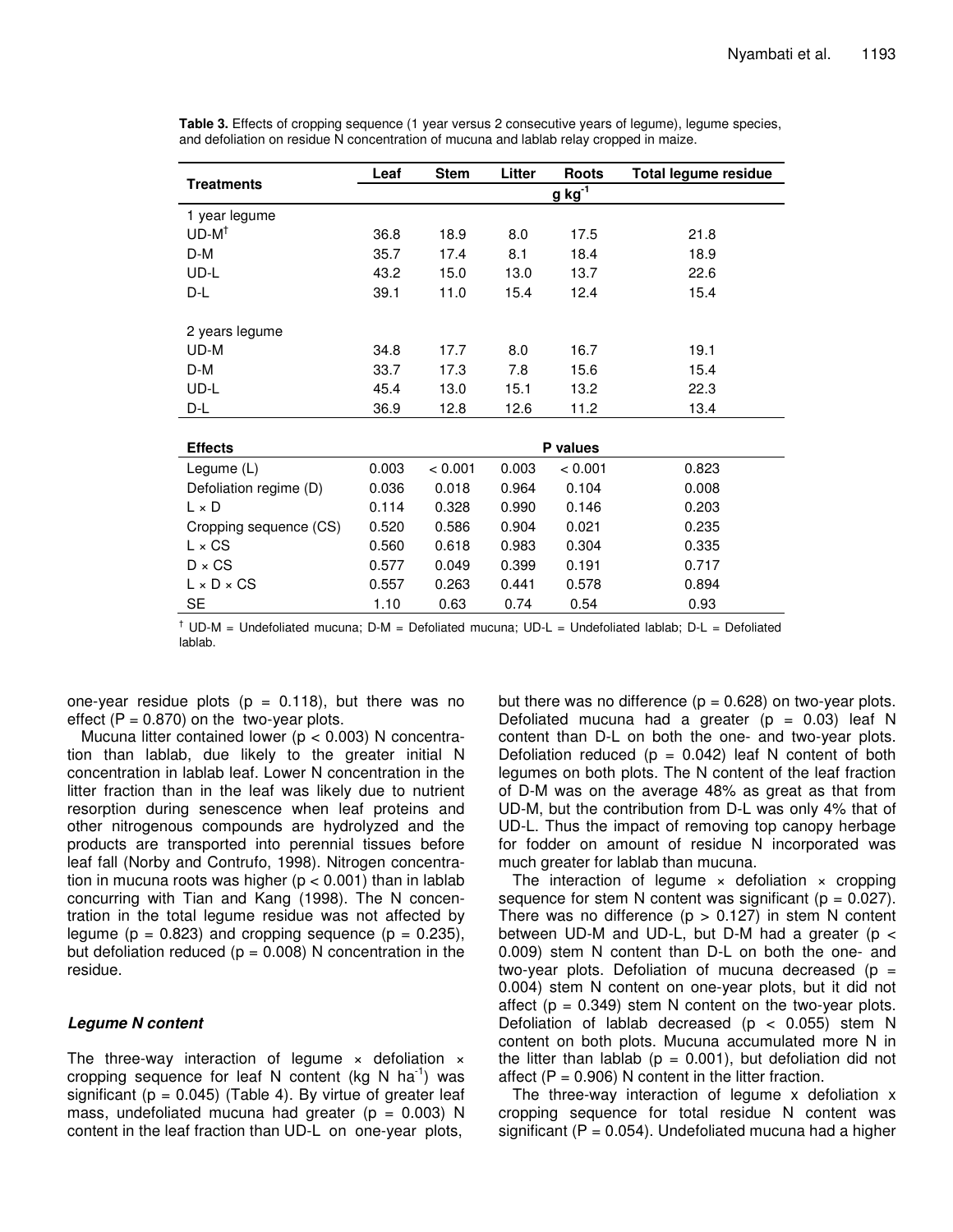|                        | Leaf                | <b>Stem</b> | Litter | <b>Roots</b> | <b>Total legume residue</b> |
|------------------------|---------------------|-------------|--------|--------------|-----------------------------|
| <b>Treatments</b>      | kg ha <sup>-1</sup> |             |        |              |                             |
| 1 year legume          |                     |             |        |              |                             |
| $UD-M^{\dagger}$       | 61.6                | 28.7        | 12.2   | 4.8          | 107.3                       |
| D-M                    | 26.2                | 15.3        | 11.1   | 5.0          | 57.5                        |
| UD-L                   | 31.1                | 25.2        | 1.5    | 4.3          | 62.0                        |
| D-L                    | 5.9                 | 7.4         | 2.2    | 3.1          | 18.7                        |
| 2 year legume          |                     |             |        |              |                             |
| UD-M                   | 49.2                | 20.7        | 16.2   | 3.9          | 89.9                        |
| D-M                    | 26.2                | 24.4        | 17.4   | 5.0          | 73.0                        |
| UD-L                   | 43.8                | 25.4        | 0.6    | 4.6          | 74.5                        |
| D-L                    | 4.4                 | 7.3         | 1.1    | 2.5          | 15.3                        |
|                        |                     |             |        |              |                             |
| <b>Effects</b>         |                     | P values    |        |              |                             |
| Legume (L)             | < 0.001             | 0.005       | 0.001  | 0.086        | < 0.001                     |
| Defoliation regime (D) | < 0.001             | < 0.001     | 0.906  | 0.403        | < 0.001                     |
| $L \times D$           | 0.318               | 0.004       | 0.919  | 0.070        | 0.119                       |
| Cropping sequence (CS) | 0.763               | 0.806       | 0.475  | 0.630        | 0.806                       |
| $L \times CS$          | 0.109               | 0.961       | 0.290  | 0.867        | 0.696                       |
| $D \times CS$          | 0.846               | 0.044       | 0.852  | 0.994        | 0.583                       |
| $L \times D \times CS$ | 0.045               | 0.027       | 0.826  | 0.404        | 0.054                       |
| SE                     | 4.37                | 1.82        | 1.12   | 0.29         | 6.93                        |

**Table 4.** Effects of cropping sequence (1 year versus 2 consecutive years of legume), legume species and defoliation on residue N content of mucuna and lablab relay cropped in maize.

 $\dagger$  UD-M = Undefoliated mucuna; D-M = defoliated mucuna; UD-L = undefoliated lablab; D-L = defoliated lablab.

 $(p = 0.033)$  N content in total residue than UD-L in oneyear plots, but there were no differences ( $p = 0.317$ ) in the two-year plots. Defoliated mucuna had a greater N content than D-L on both one-  $(p = 0.023)$  and two-  $(p =$ 0.002) year plots. Defoliation of mucuna decreased residue N content relative to UD-M on one-  $(p = 0.005)$ and two-  $(p = 0.083)$  year plots. Defoliation of lablab also reduced residue N content compared to UD-L on one- (P  $= 0.094$ ) and two- ( $p = 0.028$ ) year plots. In agreement with previous reports (Tian et al., 2000), mucuna generally accumulated more N in the total biomass than lablab.

## *Bean grain and straw yield*

Mucuna treatments resulted in higher ( $p = 0.004$ ) subsequent bean grain yield than lablab (Table 5), but defoliation regime had no effect ( $p = 0.435$ ) on bean grain yield. Mean bean grain yield on plots after 1 year of residue application (437 kg ha<sup>-1</sup>) was not different (p > 0.830) from those where the residue had been applied for 2 years (446), suggesting that there was no apparent advantage of 2 versus 1 year of residue application. Single degree of freedom comparisons showed that mucuna treatments tended ( $p = 0.158$ ) to yield higher bean grain yield than the natural fallow, and the yields under mucuna treatments were similar to those from inorganic N (P = 0.847) and cattle manure ( $p = 0.720$ ).

Legume species affected ( $p = 0.069$ ) bean straw DM yield (Table 5), with mucuna plots out yielding lablab plots. Defoliation did not affect ( $p = 0.892$ ) straw DM yield and neither did residue application for 2 versus 1 year (p = 0.764). The yields of bean grain and straw showed that mucuna residue application resulted in higher yields than lablab. The D-M treatment performed particularly well after 2 years of incorporation suggesting that it may have more residual effects than the other treatments. Overall, there was no apparent advantage to applying residue for two consecutive years compared to 1 year.

Bean yield in this study was affected by both low fertility and root rot disease caused by a complex of fungal pathogens (*Fusarium solani*, *Rhizoctonia solani*, and *Pythium spp.*), which have been observed to be severe in western Kenya where bean production is intensive (Otsyula et al., 1998). The beans yields were higher, however than those reported from the highlands of East Africa (Wortmann et al., 2000) when maize-bean intercrops were preceded by mucuna and lablab green manures.

## **Maize grain and stover yield**

There was interaction among legume, defoliation, and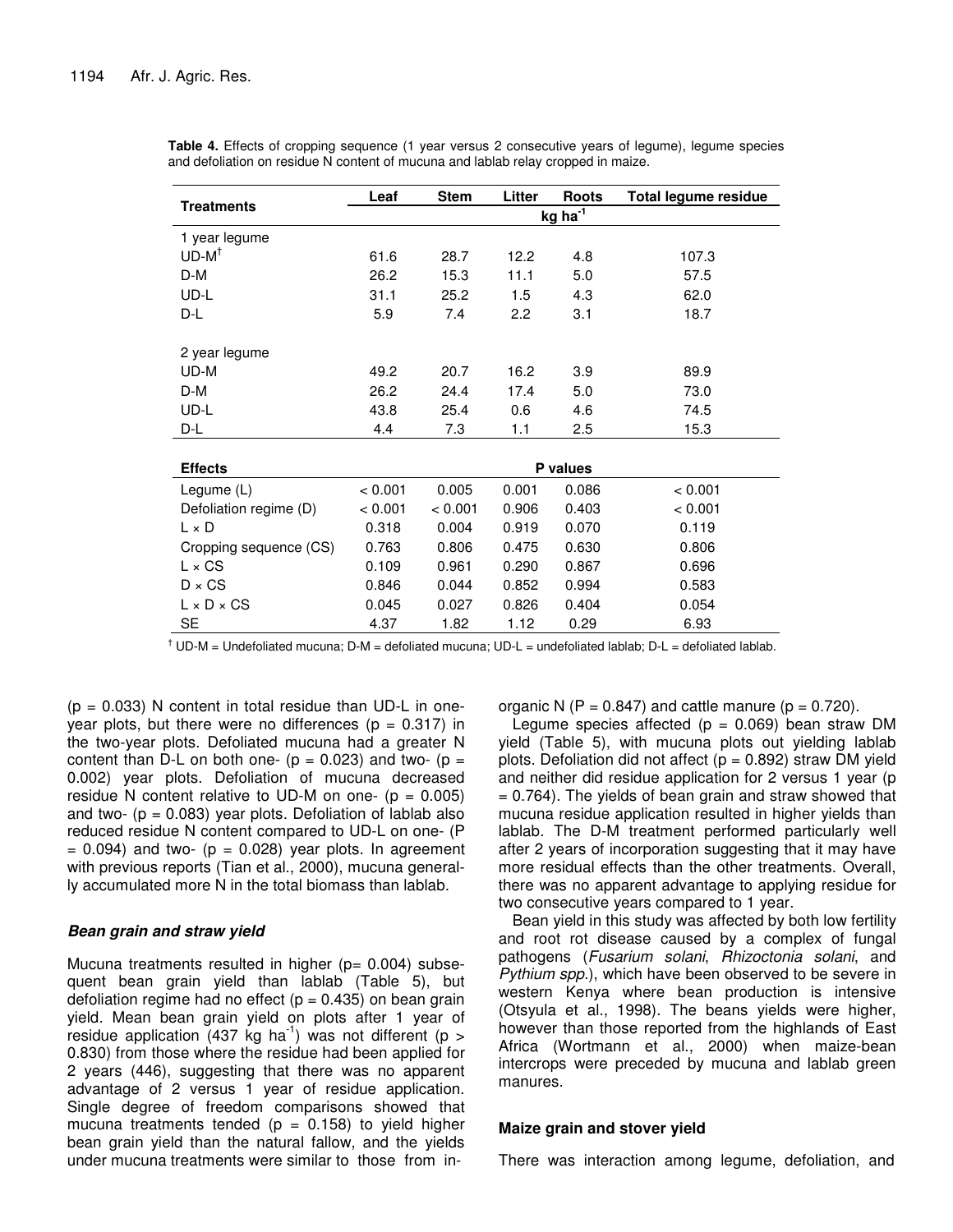**Table 5.** Effects of cropping sequence (1 year versus 2 consecutive years), legume species, and defoliation of mucuna and lablab grain and straw yield of common bean intercropped in succeeding maize.

|                        | Grain    | <b>Straw</b> |  |  |
|------------------------|----------|--------------|--|--|
| <b>Treatments</b>      | kg ha    |              |  |  |
| After 1 year residue   |          |              |  |  |
| $UD-M^{\dagger}$       | 527      | 379          |  |  |
| D-M                    | 499      | 357          |  |  |
| UD-L                   | 342      | 299          |  |  |
| D-L                    | 380      | 297          |  |  |
| After 2 years residue  |          |              |  |  |
| UD-M                   | 428      | 318          |  |  |
| D-M                    | 589      | 397          |  |  |
| UD-L                   | 403      | 359          |  |  |
| D-L                    | 362      | 290          |  |  |
| Controls               |          |              |  |  |
| N fertilizer           | 493      | 338          |  |  |
| Natural fallow         | 379      | 310          |  |  |
| Cattle manure          | 544      | 328          |  |  |
|                        |          |              |  |  |
| <b>Effects</b>         | P values |              |  |  |
| Legume (L)             | 0.004    | 0.069        |  |  |
| Defoliation regime (D) | 0.435    | 0.892        |  |  |
| l × D                  | 0.408    | 0.247        |  |  |
| Cropping sequence (CS) | 0.830    | 0.764        |  |  |
| $L \times CS$          | 0.752    | 0.495        |  |  |
| $D \times CS$          | 0.501    | 0.757        |  |  |
| $L \times D \times CS$ | 0.116    | 0.132        |  |  |
| SE                     | 25.74    | 13.91        |  |  |

 $<sup>†</sup>$  UD-M = Undefoliated mucuna: D-M = defoliated mucuna:</sup>  $UD-L =$  undefoliated lablab;  $D-L =$  defoliated lablab.

cropping sequence for maize grain yield  $(p = 0.002)$ (Table 6). After 1 year of residue application, there were no differences ( $P > 0.553$ ) between mucuna and lablab in maize grain yield. When the legume residue was applied for two consecutive years, D-M resulted in higher ( $p =$ 0.028) maize grain yield than D-L, but UD-L attained higher (p < 0.006) grain yield than UD-M, suggesting that residual effects may be greatest with D-M and UD-L.

Defoliation of both mucuna and lablab tended ( $p =$ 0.123) to decrease maize grain yield after 1 yr of residue application, but after 2 yr of residue application, defoliation of mucuna increased ( $p = 0.053$ ) the grain yield compared to UD-M, but D-L resulted in a reduction  $(p < 0.001)$  in maize grain yield compared to UD-L. For maize grain yield, there tended to be an advantage of applying the residue for 2 compared to 1 year for D-M (P  $= 0.134$ ) and UD-L (P  $= 0.059$ ) but not for UD-M and D-L.

Single degree of freedom comparisons showed that the average legume treatment after 2 years of incorporation **Table 6.** Effects of cropping sequence (1 year versus 2 consecutive years), legume species, and defoliation of mucuna and lablab on grain and Stover yield of succeeding maize.

|                        | Grain    | Stover |  |  |
|------------------------|----------|--------|--|--|
| Treatments             | t ha     |        |  |  |
| After 1 year residue   |          |        |  |  |
| $UD-M^{\dagger}$       | 5.18     | 8.04   |  |  |
| D-M                    | 4.81     | 8.93   |  |  |
| UD-L                   | 5.59     | 8.29   |  |  |
| D-L                    | 4.69     | 8.23   |  |  |
| After 2 years residue  |          |        |  |  |
| UD-M                   | 4.46     | 8.15   |  |  |
| D-M                    | 6.08     | 11.33  |  |  |
| UD-L                   | 6.72     | 11.05  |  |  |
| D-L                    | 3.98     | 7.12   |  |  |
| Controls               |          |        |  |  |
| N fertilizer           | 7.18     | 11.63  |  |  |
| Natural fallow         | 4.11     | 9.34   |  |  |
| Cattle manure          | 6.48     | 9.85   |  |  |
|                        |          |        |  |  |
| <b>Effects</b>         | P values |        |  |  |
| Legume (L)             | 0.756    | 0.616  |  |  |
| Defoliation regime (D) | 0.030    | 0.396  |  |  |
| l × D                  | < 0.001  | 0.012  |  |  |
| Cropping sequence (CS) | 0.500    | 0.202  |  |  |
| $L \times CS$          | 0.740    | 0.403  |  |  |
| $D \times CS$          | 0.976    | 0.771  |  |  |
| $L \times D \times CS$ | 0.002    | 0.035  |  |  |
| <b>SE</b>              | 0.21     | 0.48   |  |  |

 $<sup>†</sup>$  UD-M = Undefoliated mucuna: D-M = defoliated mucuna:</sup>

 $UD-L =$  undefoliated lablab;  $D-L =$  defoliated lablab.

resulted in higher ( $p < 0.055$ ) maize grain yield than the natural fallow control. The differences were greater (p < 0.026) when only the undefoliated treatments were compared to the natural fallow. Defoliated mucuna and UD-L out yielded ( $p = 0.033$  and  $P = 0.005$ , respectively) the natural fallow, but UD-M and D-L did not. Also the inorganic N and cattle manure treatments out yielded (p < 0.001, and  $p = 0.002$ , respectively) the natural fallow. The yields from UD-L plots were similar ( $p = 0.444$ ) to those from cattle manure, but both UD-L and D-M, which yielded the highest maize grain yields among the legume residue treatments, were lower ( $p = 0.048$  and  $P = 0.007$ , respectively) yielding than the inorganic N control.

There was interaction of legume type  $\times$  defoliation regime  $\times$  cropping sequence on maize stover yield (p = 0.035) (Table 6). After 2 years of residue application, D-M resulted in higher ( $p < 0.001$ ) stover yield than D-L, and there was a trend  $(p = 0.131)$  for UD-L to out yield UD-M. Also, D-L had a lower  $(p = 0.017)$  stover yield compared to UD-L, whereas D-M had a greater  $(p = 0.095)$  stover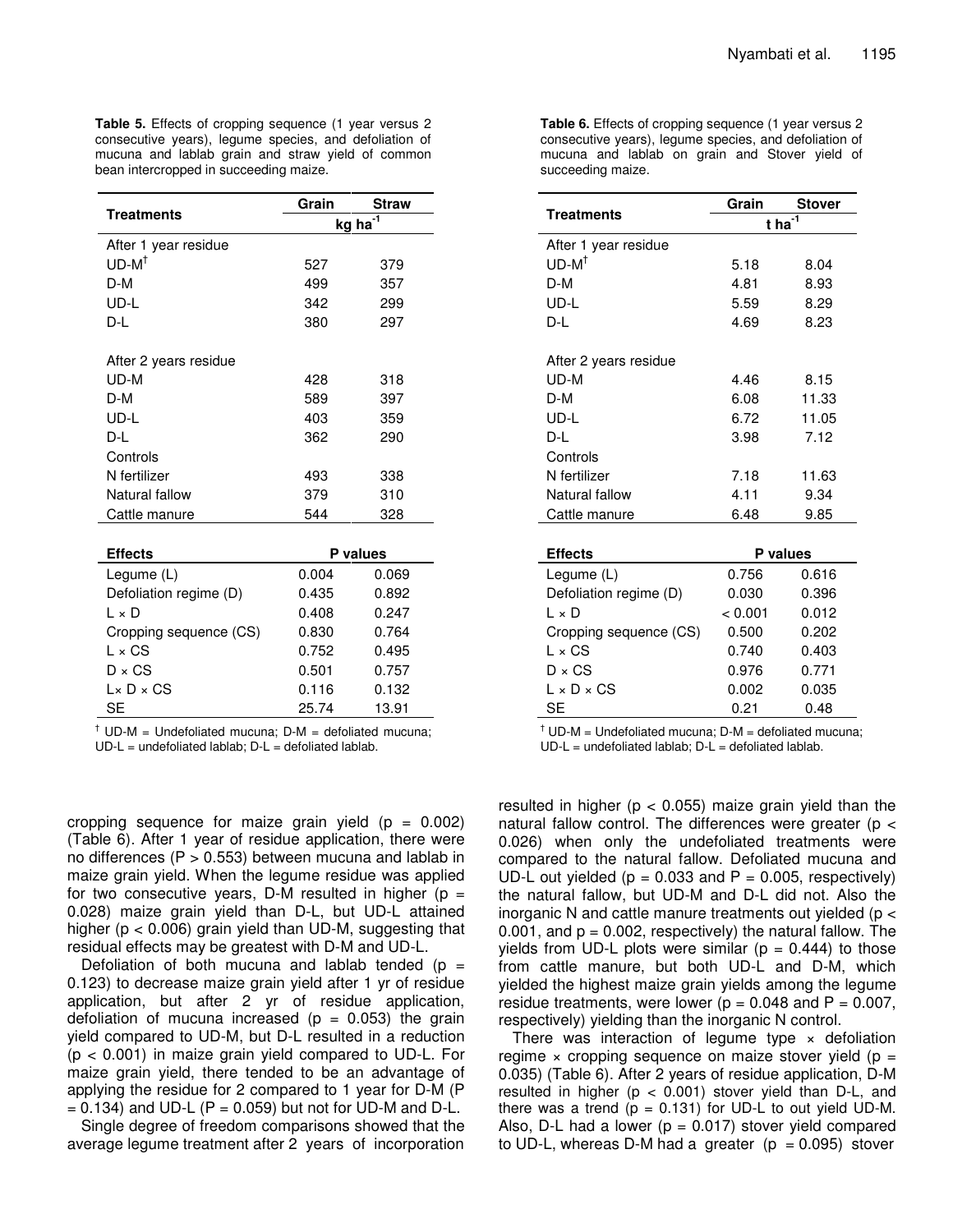|                        | Grain               | Straw |  |  |
|------------------------|---------------------|-------|--|--|
| <b>Treatments</b>      | kg ha <sup>-1</sup> |       |  |  |
| $UD-M^{\dagger}$       | 437                 | 376   |  |  |
| D-M                    | 433                 | 310   |  |  |
| UD-L                   | 553                 | 365   |  |  |
| D-L                    | 268                 | 267   |  |  |
| Controls               |                     |       |  |  |
| N fertilizer           | 493                 | 338   |  |  |
| Natural fallow         | 379                 | 310   |  |  |
| Cattle manure          | 544                 | 328   |  |  |
|                        |                     |       |  |  |
| <b>Effects</b>         | P values            |       |  |  |
| Legume (L)             | 0.766               | 0.593 |  |  |
| Defoliation regime (D) | 0.112               | 0.123 |  |  |
| L × D                  | 0.120               | 0.753 |  |  |
| SE                     | 22.7                | 12.1  |  |  |

**Table 7.** Residual effects of mucuna and lablab residue application in March 2000 on grain and straw yield of common bean intercropped in succeeding maize in 2001.

 $<sup>†</sup>$  UD-M = Undefoliated mucuna; D-M = defoliated mucuna; UD-</sup>

 $L =$  undefoliated lablab;  $D-L =$  defoliated lablab.

yield relative to UD-M. There was no apparent advantage of applying residue for two consecutive years on maize stover yield, except for UD-L which achieved higher ( $p =$ 0.032) yield than after 1 year of residue application. Stover yields of D-M and UD-L treatments were not different than the inorganic N and cattle manure controls.

Both residue quality and total residue N incorporated seem to be important in subsequent maize response. Undefoliated lablab residue consisted of a higher proportion of stem than UD-M and the stem was of lower N and higher lignin concentrations (Palm et al., 2001) than that of mucuna. Defoliation of mucuna reduced the proportion of leaves and increased the proportion of stems (Table 2), which contained lower N and higher lignin concentrations. These differences suggest that residues of both UD-L and D-M were of intermediate quality relative to UD-M (high) and D-L (low). The data on maize grain and stover yields suggest that UD-M may have released nutrients rapidly, and some may have been lost before they were taken up by the long maturity maize hybrid, whereas UD-L and D-M likely released nutrients in greater synchrony with crop demand. Defoliation of lablab resulted in such a large biomass reduction that the beneficial effects of lowered residue quality could not be realized in the first year.

# **Long-term residual effects of residue application**

# **Bean grain and straw yield**

The residual effect of mucuna and lablab residue applied prior to the year 2000 growing season (March) on the

year 2001 bean and grain yield is reported in Table 7. The interaction of legume and defoliation approached significance ( $p = 0.120$ ) because defoliation had no effect ( $p = 0.966$ ) on mucuna plots but tended to affect ( $p =$ 0.107) lablab plots. Single degree of freedom contrasts showed that the yields under UD-M were comparable (p  $= 0.254$ ) to D-M, but UD-L yielded higher (p  $= 0.098$ ) bean grain yield than D-L. The bean yields from legume residue treatments were not different ( $p > 0.10$ ) than those from the three controls.

# **Maize grain and stover yield**

The effect of legume and defoliation on maize grain and stover yield from plots where the legume residue was applied the previous season were not significant (Table 8). Single degree of freedom contrasts showed that yields were higher under D-M ( $p = 0.052$ ), UDL ( $p = 0.085$ ), and D-L ( $p = 0.005$ ) plots than the natural fallow, but yields under UD-M only tended ( $p = 0.144$ ) to be higher. Also inorganic N and cattle manure treatment yields were higher  $(p < 0.001$ , and  $p = 0.004$ , respectively) than the natural fallow. The yields on D-L plots were comparable ( $p =$ 0.450) to inorganic N plots, but on D-M ( $p = 0.024$ ) and UD-L ( $p = 0.013$ ) plots, they were lower than inorganic N. The yields of maize grain suggest that D-M, UD-L, and especially D-L likely had greater residual effects, possibly because of the lower residue quality of these treatments (Palm et al., 2001). The response to D-L may have occurred because after defoliating lablab, which has an upright growth habit, the stubble left behind comprises mainly the stem fraction, which contains low N and high lignin concentration. Thus this low quality resi-due results in slower decomposition and nutrient release (Handayanto et al., 1997; Vanlauwe et al., 1997; Palm et al., 2001), reducing losses and enhancing nutrient use efficiency and residual effects. The residual effects from legume residues is in agreement with previous reports (Ramos et al., 2001) and suggests that farmers could intercrop legumes in alternating years and still realize some benefit from residue application in the year following no application, especially for residues having low leaf: stem ratio, low N concentration and high lignin concentration.

# **Conclusions**

Inclusion of green manure legumes as relay intercrop into the current maize-bean system increased subsequent maize yields. Defoliation of mucuna reduced the residue quality but apparently enhanced the efficiency of nutrient use and in some cases resulted in higher maize yields. In contrast, defoliation of lablab, the residue of which is of lower quality than mucuna, resulted in lower maize grain yield in the year of incorporation due to a greater proportion of biomass and N being removed when clipped to a 10 cm stubble (because of its upright growth habit).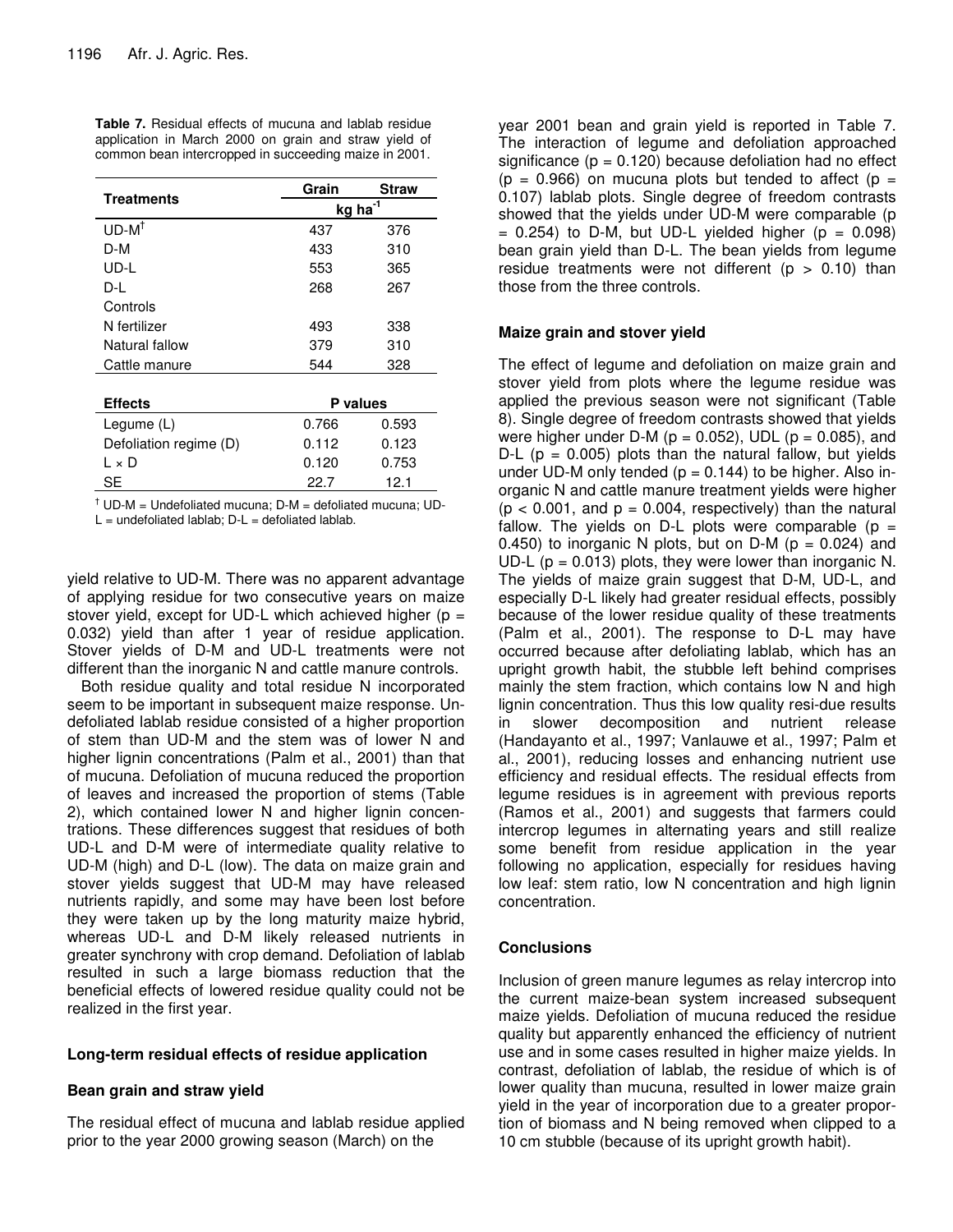**Table 8.** Residual effects of mucuna and lablab residue application in March 2000 on grain and stover yield of succeeding maize in November 2001.

|                        | Grain                | <b>Stover</b> |  |
|------------------------|----------------------|---------------|--|
| <b>Treatments</b>      | $t$ ha <sup>-1</sup> |               |  |
| $UD-M^{\dagger}$       | 5.2                  | 9.0           |  |
| D-M                    | 5.6                  | 8.9           |  |
| UD-L                   | 5.5                  | 9.1           |  |
| D-I                    | 6.6                  | 9.5           |  |
| Controls               |                      |               |  |
| N fertilizer           | 7.2                  | 11.6          |  |
| Natural fallow         | 4.1                  | 8.8           |  |
| Cattle manure          | 6.5                  | 9.9           |  |
|                        |                      |               |  |
| <b>Effects</b>         | P values             |               |  |
| Legume (L)             | 0.349                | 0.675         |  |
| Defoliation regime (D) | 0.229                | 0.824         |  |
| l × D                  | 0.541                | 0.738         |  |
| SE                     | 0.17                 | 0.36          |  |

 $\dagger$  UD-M = Undefoliated mucuna; D-M = defoliated mucuna;  $UD-L =$  undefoliated lablab;  $D-L =$  defoliated lablab.

These results suggest that incorporating residues from the legume intercrop for 2 compared to 1 year may result in increased maize grain when residues contain a higher stem proportion and lignin concentration and a lower N concentration (UD-L and D-M). For higher quality residue (UD-M), there may be no benefit. Also, these data suggest that carryover effects on maize yield following a year with no residue incorporation is significant and likely to be greater for residues of moderate (UD-L and D-M) to low quality (D-L). The results indicate that farmers have flexibility in the use of these legumes in intercropping systems. They may not need to use legumes every year to achieve a maize yield response, and defoliation of topcanopy biomass for use as livestock fodder appears to be a viable option, especially for mucuna.

## **ACKNOWLEDGEMENTS**

The logistical support provided by the Center Director, Kenya Agricultural Research Institute, Kitale and the assistance of other staff, particularly David Shitandi is highly appreciated. We are grateful for the financial support provided by the Rockefeller Foundation.

#### **REFERENCES**

- Amijee F, Giller KE (1998). Environmental constraints to nodulation and nitrogen fixation of *Phaseolus vulgaris* L. in Tanzania: I. A survey of soil fertility, root nodulation and multi-locational responses to *Rhizobium* inoculation. Afr. J. Crop Sci. 6: 159-169.
- Anderson JM, Ingram JSE (1993). Tropical soil biology and fertility: A handbook of methods (2<sup>nd'</sup>ed). CAB Int., Wallingford, UK.

FAO-UNESCO (1994). Soil map of the world: Revised legend. Tech.

Paper No. 20. FAO/Rome and ISRIC/Wageningen, the Netherlands.

- Giller KE, Cadisch G, Ehaliotis C, Adams E, Sakala WD, Mafongoya PL (1997). Building soil nitrogen capital in Africa. In Buresh et al. (eds), Replenishing soil fertility in Africa. SSSA Spec. Publ. No. 51. SSSA, Madison, WI pp 151-192.
- Giller KE, McDonald JF, Cadisch G (1994). Can biological nitrogen fixation sustain agriculture in the tropics? In Syers JK, Rimmer DL (eds), Soil science and sustainable land management in the tropics. CAB Int., Wallingford, UK pp. 173-191.
- Giller KE, Ormesher J, Awah FM (1991). Nitrogen transfer from *Pha*seolus bean to intercropped maize measured using <sup>15</sup>N-enrichment and <sup>15</sup>N-isotope dilution methods. Soil Biol. Biochem. 23: 339-346.
- Handayanto E, Giller KE, Cadisch G (1997). Nitrogen mineralization from mixtures of legume tree pruning of different quality and recovery of nitrogen by maize. Soil Biol. Biochem. 29:1417-1426.
- Ibewiro B, Sanginga N, Vanlauwe B, Merckx R (2000). Nitrogen contributions from decomposing cover crop residues to maize in a tropical derived savanna. Nutr. Cycyl. Agroecosyst. 57: 131-140.
- Ibewiro B, Vanlauwe B, Sanginga N, Merckx R (1998). Nitrogen contribution of roots to succeeding maize in herbaceous legume cover cropping systems in a tropical derived savanna. In Renard et al. (eds) Soil fertility management in West African land use systems. Proc. Workshop, Niamey, Niger, 4-8 Mar. 1997, pp. 123-128.
- Jaetzold R, Schmidt H (1983). Farm management handbook. Part B: Rift valley and central provinces. Min. Agric., Republic of Kenya, Nairobi, Kenya.
- Republic of Kenya (2000). Economic survey. Central Bureau of Statistics, Min. Planning and National Dev., Nairobi, Kenya.
- Maasdorp BV, Titterton M (1997). Nutritional improvement of maize silage for dairying: Mixed-crop silages from sole and intercropped legumes and a long season maize. 1. Biomass yield and nutritive value. Anim. Feed Sci. Technol. 69: 241-261.
- Norby RJ, Cotrufo MF (1998). A question of litter quality. Nature 396: 17-18.
- Nyambati EM (1997). Dairy cattle research achievements, feeding practices, constraints and strategies for future research. In Rees et al (eds), A review of agricultural practices and constraints in the north of Rift Valley Province, Kitale, Kenya. Kenya Agric. Res. Inst., Kitale, Kenya, pp 188-201.
- Otsyula RM, Ajanga SI, Buruchara RA, Wortmann CS (1998). Development of an integrated bean root rot control strategy for western Kenya. Afr. Crop Sci. J. 6: 61-67.
- Palm CA, Gachengo CN, Delve RJ, Cadisch G, Giller KE (2001). Organic inputs for soil fertility management in tropical agroecosystems: Application of an organic resource database. Agric. Ecosyst. Environ. 83: 27-42.
- Powell JM, Valentine C (1998). Effects of livestock on soil fertility in West Africa. In Renard et al. (eds) Soil fertility management in West African land use systems. Proc. Workshop, Niamey, Niger, 4-8 Mar. 1997, pp. 319-338.
- Ramos MG, Villatoro MA, Urquiaga S, Alves BJR, Bondey RM (2001). Quantification of BNF to tropical green manure crops and the residual benefit to a subsequent maize crop using <sup>15</sup>N-isotope technique. J. Biotech. 91: 105-115.
- Rees DJ, Nkonge C, Wandera JL (1997). A review of agricultural practices and constraints in the north of Rift Valley Province, Kitale, Kenya. Kenya Agric. Res. Inst., Kitale, Kenya.
- SAS (Statistical Analysis Systems Institute) (2001). SAS system for windows. Release 8.2, SAS Inst., Cary, NC, USA.
- Smaling EMA, Nandwa SM, Janssen BH (1997). Soil fertility in Africa is at stake. In Buresh et al. (eds), Replenishing soil fertility in Africa. SSSA Spec. Publ. No. 51. SSSA, Madison, WI, pp. 47-61.
- Soil Survey Staff (1994). Key to soil taxonomy, 6<sup>th</sup> edition, Washington, USA. USDA/SCS.
- Tian G, Kang BT (1998). Effects of soil fertility and fertilizer application on biomass and chemical composition of legume cover crops. Nutr. Cycl. Agroecosyst. 51: 231-238.
- Tian G, Kalawole GO, Kang BT, Kirchhof G (2000). Nitrogen fertilizer replacement indexes of legume cover crops in the derived savanna of West Africa. Plant Soil 224:287-296.
- Vanlauwe B, Diels J, Sanginga N, Merckx R (1997). Residue quality and decomposition: An unsteady relationship? In Cadisch G, Giller